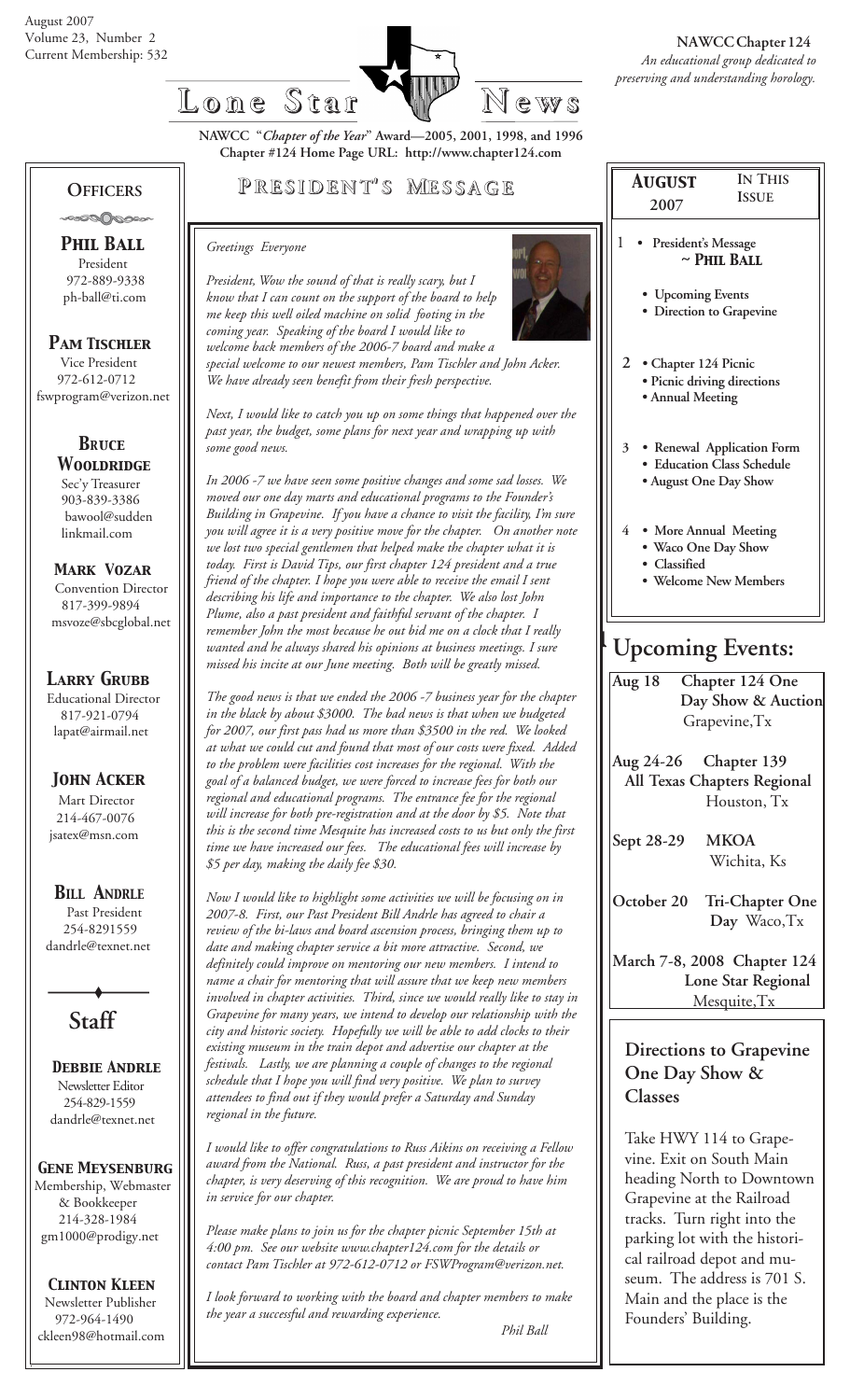# **Mark Your Calendar September 15th, 2007 at 4:00 PM It is Picnic Time for Chapter 124 Families**



Marion and Chuck Edwards are opening their place in Oak Leaf for Chapter 124's Picnic on Saturday, September 15th, at 4:00 PM. This is your chance to bring your family and / or significant other which also includes kids and grandkids for a social event. Children are welcome to bring a friend as they will have a lot more fun with someone they know! There will be swimming (of course you have to be the Life Guard for your family), games, and animal balloons for the kids as well as entertainment for all.

The Chapter will provide the Meat as well as Soft Drinks and Bottled Water so if you want anything else to drink like beer or wine, bring your own. All that is required is if your last name begins with A-M, please bring a salad, appetizer or vegetable for your family plus two, and if your last name begins with N-Z please bring a dessert, bread or salad/vegetable for your family plus two. An example is if there are four in your family, bring enough for six people.

Lawn Chairs will be needed unless you want to sit on the ground so please bring your own! :)

Russ Aikins and a few of his friends from First United Methodist Church of Plano will be providing entertainment for us! The music group will be composed of Russ playing mandolin, John Stenger on guitar with a beautiful tenor voice, Sarah Stenger (John's daughter), and Claire Smith. Claire will be a senior at PESH this year while Sarah is a 10th grader and plays percussion in their orchestra. The music can range from oldies, to the Beatles, gospel music and blue grass … variety for all of us. If you have a special request, please let Russ (rdaikins@tx.rr.com) know as they will be playing for 30-40 minutes. We are lucky to have a musician in our Chapter willing to share his talents. This is a first for us!

This will be a fun social event for our Chapter so please plan to attend. In order to estimate how much meat and drinks the Chapter will need to furnish, you need to call or email the following with a RSVP by Saturday, September 8th:

**972-576-8063 972-612-0712**

**Chuck and Marion Edwards Pam and Fred Tischler cwedwards1@juno.com FSWProgram@verizon.net**

# **Driving Directions to Chapter 124 Picnic:**

983 E. Highland Rd.; Oak Leaf, TX 75154

#### From the Waco area:

Take I-35 E North to exit 411 (Ovilla Rd.; FM 664) Turn West & follow FM 664 to Westmoreland Rd. (3.5 miles) Westmoreland Rd. is 1 mile West of the Dollar General Store Turn South (Left) on Westmoreland Rd. & follow it 1.8 miles. Turn East (Left) on E. Highland Rd. & follow it .6 mile.

#### From the Mid-Cities area:

Take 360 South to I-20 East.

Follow I-20 East to I-35 E South.

Follow I-35 E South to exit  $411 =$  Ovilla Rd.; FM664 (7.1 miles) Turn West & follow FM664 to Westmoreland Rd. (3.5 miles) Westmoreland Rd. is 1 mile West of the Dollar General Store Turn South (Left) on Westmoreland Rd. & follow it 1.8 miles. Turn East (Left) on E. Highland Rd. & follow it .6 mile.

#### From the North Dallas area:

Take I-35 E South to exit  $411 =$  Ovilla Rd.; FM664 (7.1 miles) Turn West & follow FM 664 to Westmoreland Rd. (3.5 miles) Westmoreland Rd. is 1 mile West of the Dollar General Store Turn South (Left) on Westmoreland Rd. & follow it 1.8 miles. Turn East (Left) on E. Highland Rd. & follow it .6 mile.

#### From the East Texas area:

Take I-20 West to I-35 E South.

Follow I-35 E South to exit 411 = Ovilla Rd.; FM664 (7.1 miles) Turn West & follow FM664 to Westmoreland Rd. (3.5 miles) Westmoreland Rd. is 1 mile West of the Dollar General Store Turn South (Left) on Westmoreland Rd. & follow it 1.8 miles. Turn East (Left) on E. Highland Rd. & follow it .6 mile.

Call 972-754-2553 if you need additional directions

# **Chapter 124 25th Anniversary and Annual Meeting was well attended:**



New President Phil Ball spoke about new goals for next year



Chapter 124's newest NAWCC fellow, Russ Aikins, received his Fellow Award from Phil Gregory. Congratulations, Russ!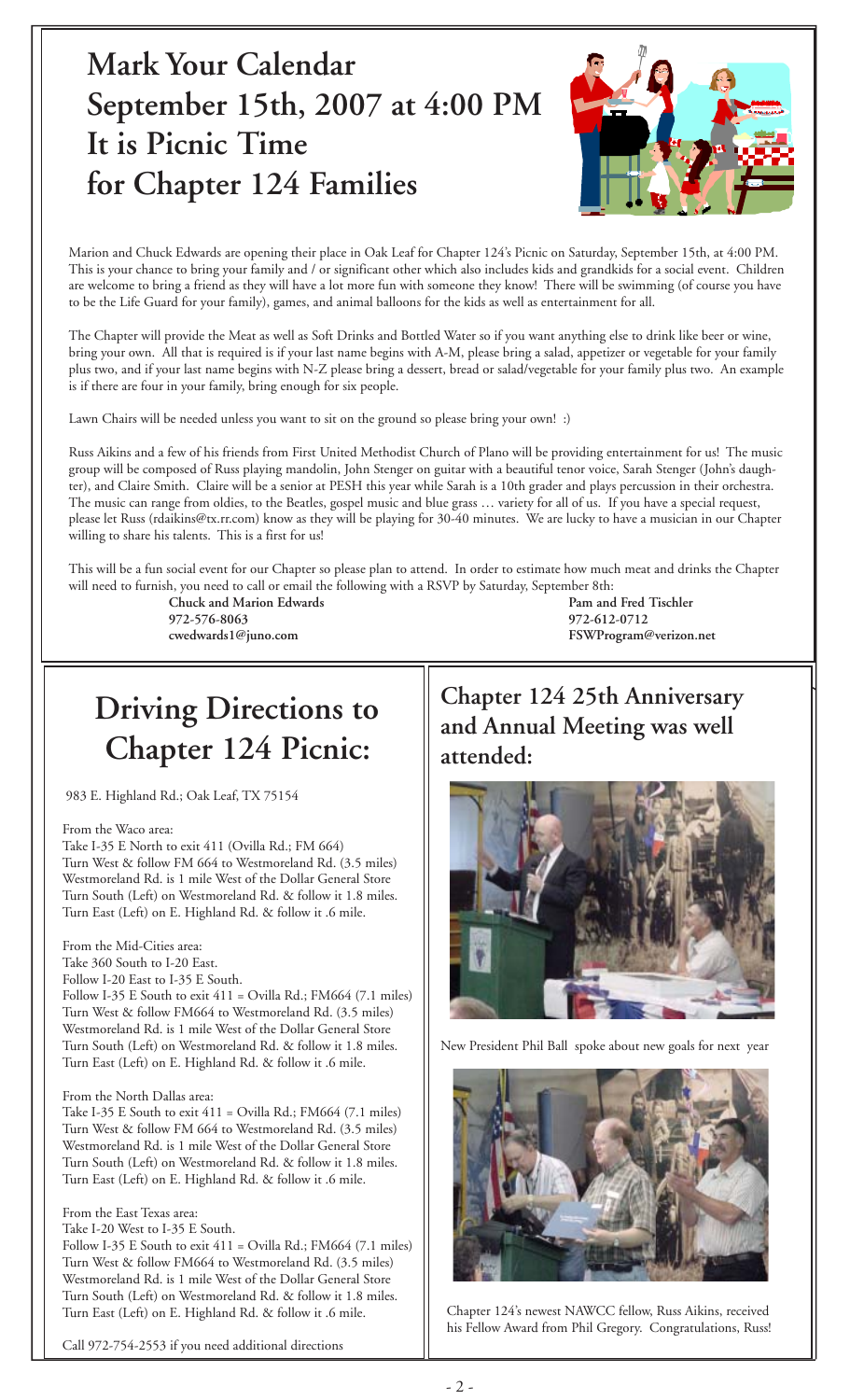| APPLICATION/RENEWAL for LONE STAR CHAPTER 124, NAWCC<br>An educational group dedicated to preserving and understanding horology.                        |                                                                                                                                                                                                                                               |
|---------------------------------------------------------------------------------------------------------------------------------------------------------|-----------------------------------------------------------------------------------------------------------------------------------------------------------------------------------------------------------------------------------------------|
| Complete & send with applicable check made payable to LONE STAR CHAPTER #124<br>to GENE MEYSENBURG GM1000@PRODIGY.NET, 11028 Creekmere, Dallas TX 75218 | $\Box$ New #124 Member<br>Dues are \$10 per year.<br>yrs @ $$10 =$<br>Renew my membership<br>Join/renew for 1 - 5 years<br>Check appropriate box:                                                                                             |
| Please PRINT:                                                                                                                                           | To join Chapter #124, you must be an NAWCC member, or have applied for NAWCC<br>membership. Have you applied for National membership, but haven't gotten a member-<br>ship number? Check here __, [Date of your application/check to National |
| Mr__ Mrs__ Miss__ Ms__ (Please check appropriate blank.)                                                                                                |                                                                                                                                                                                                                                               |
|                                                                                                                                                         |                                                                                                                                                                                                                                               |
| STREET.                                                                                                                                                 |                                                                                                                                                                                                                                               |
|                                                                                                                                                         |                                                                                                                                                                                                                                               |
| E-Mail:<br><u> 1980 - John Stein, Amerikaansk politiker (* 1901)</u>                                                                                    |                                                                                                                                                                                                                                               |
|                                                                                                                                                         |                                                                                                                                                                                                                                               |
| $NAME$ $NAWCC \#$ $\longrightarrow$<br>Who recommended you?                                                                                             | 08/07                                                                                                                                                                                                                                         |

# *Upcoming Education Classes Upcoming Education Classes*

**Location for Classes : Founder's Building, 701 S. Main, Grapevine, TX. Check Chapter 124 Website @ www. chapter124.com for Any Changes or Updates (\*NOTE: \$5.00 per day price increase effective September 1, 2007) Reverse Glass Transfer Painting** July 21& 22, 2007 \$50.00 Phil Gregory 972-717-4021 Weight Driven Clock Repair *July 28 & 29, 2007* \$100.00 Phil Ball August 4 & 5, 2007 972-889-9338 **Open Bench Workshop** August 4, 2007 & Free !!! Mark Vozar November 3, 2007 817-399-9894 Western Union Self Winder August 11 & 12, 2007 \$60.00 Marybess Grisham **Repair** Registrar:Larry Grubb 817-921-0794 **400 Day Clock Repair** August 31, 2007 \$75.00 John Hubby September 1 & 2, 2007 Registrar Larry Grubb 817-921-0794 Cuckoo Clock Repair September 8, 2007 \$30.00 \* Gerald Greener 817-293-7128 **Dial Painting** Sept. 22 & 23, 2007 \$120.00 \* Phil Gregory Sept. 29 & 30, 2007 972-717-4021 **Jewelers Lathe I** Corober 6, 2007 \$30.00 \* Bill Andrle 254-715-3820 Wood Clock Case Restoration II October 13 & 14, 2007 \$60.00 \* Craig Burgess 817-427-4104 **NAWCC F301 Field Suitcase** November 8--11, 2007 \$275.00 Bill Andrle , Coordinator **Basic Pocket Watch Class** 

# **August 18th One Day Show.... Auction Anyone?**

Chapter 124 will host a Live Auction as part of its one-day meeting on August 18th. Several clocks, including older German cuckoos, a French marble clock and other mantle clocks will be auctioned. Also, a clock bench, lathe and tools will be featured from the estate of a former Chapter 124 member. This is a great opportunity to expand your collection, fill in some gaps in your tools, and maybe pick up a few projects for Chapter classes! We still have a few slots available for items to be placed in the auction, so if you have an item you would like to sell, contact Mart Director John Acker to reserve a space on the table. E-mail him at jsatex@msn.com or call 214-467-0076.

Bruce Wooldridge has recently been contacted by a past member that has many clocks for a possible Auction for the August and possiblly the October Waco One Day Show as well. We will keep membership informed by E-Mail , Website and Newsletter.